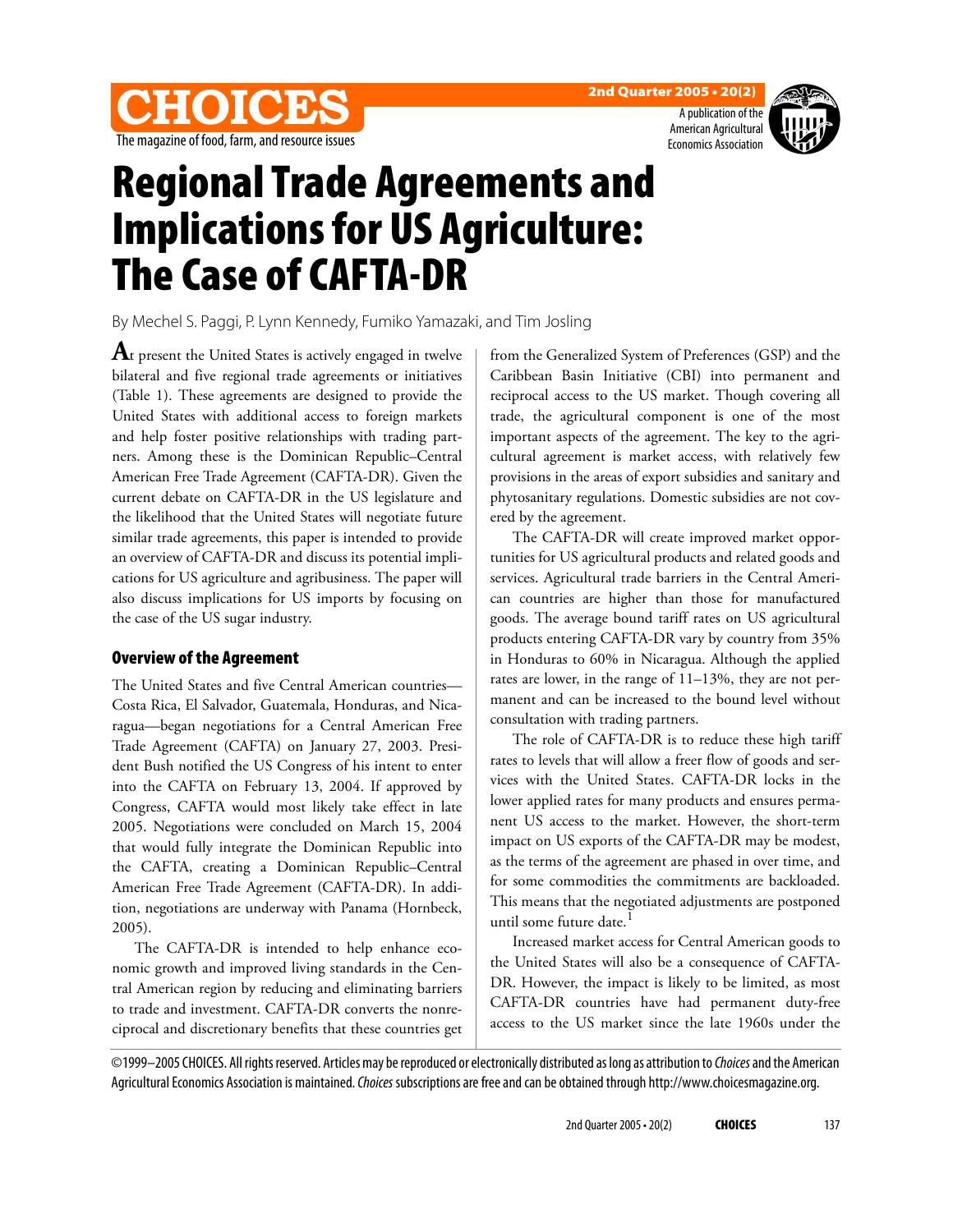GSP and, since the 1980s, under provisions of the Caribbean Basin Initiative (CBI) and the Caribbean Basin Economic Recovery Act (CBERA) that implements the CBI. Approximately 99% of CAFTA-DR exports already enter the US market duty free. Duties are paid only on over-quota imports as part of the US tariff-rate quota regimes for sugar, dairy, cotton, meats, and peanuts.

The essence of a free trade agreement is to open up markets to greater access from partner countries. Given that most CAFTA-DR products already enter the United States duty free, the majority of US producers will not be harmed by increased imports. On the other hand, the opening up of new markets in the Central American region promises much in the way of benefits to US agriculture. However, these expectations must be tempered by the realities of the current level of economic development of the countries in the region. Of the CAFTA-DR partner countries, only Costa Rica and the Dominican Republic have incomes over \$5,000 per person. Although US producers will benefit in the short term, additional future benefits will accrue as these economies expand.

#### Strong Trade History

United States trade with CAFTA-DR countries has exhibited strong growth over the last decade. Total US merchandise exports to CAFTA-DR increased 74% from 1995 to 2004,

*1. A more detailed overview of the agricultural provisions of the agreement can be found at the website: http://www.ustr.gov/assets/ Document\_Library/Fact\_Sheets/ 2004/ asset\_upload\_file793\_5328.pdf.*

**Table 1.** Current regional and bilateral free trade agreements involving the United States.

| Country/agreement                                                                                           | <b>Date/status</b>                                                                                                                      |  |  |  |  |
|-------------------------------------------------------------------------------------------------------------|-----------------------------------------------------------------------------------------------------------------------------------------|--|--|--|--|
| <b>Israel</b>                                                                                               | 1985 (agricultural agreement 1996-2001)                                                                                                 |  |  |  |  |
| Canada                                                                                                      | 1986 (grandfathered into NAFTA)                                                                                                         |  |  |  |  |
| <b>NAFTA (Mexico &amp; Canada)</b>                                                                          | 1994                                                                                                                                    |  |  |  |  |
| <b>Jordan</b>                                                                                               | 2001                                                                                                                                    |  |  |  |  |
| Singapore                                                                                                   | 2004                                                                                                                                    |  |  |  |  |
| <b>Chile</b>                                                                                                | 2004                                                                                                                                    |  |  |  |  |
| <b>Australia</b>                                                                                            | 2005                                                                                                                                    |  |  |  |  |
| CAFTA (Costa Rica, Honduras, Nicaragua,<br>El Salvador, Guatemala)                                          | Negotiations concluded January 2004; awaiting submission of<br>implementing legislation to US Congress                                  |  |  |  |  |
| <b>Dominican Republic (added to CAFTA)</b>                                                                  | Negotiations concluded March 2004; awaiting submission of<br>implementing legislation to US Congress                                    |  |  |  |  |
| Panama (to be added to CAFTA)                                                                               | <b>Negotiations began April 2004</b>                                                                                                    |  |  |  |  |
| Morocco                                                                                                     | Negotiations concluded in March 2004; implementation<br>legislation passed US Congress; awaiting ratification by<br>Moroccan Parliament |  |  |  |  |
| <b>Bahrain</b>                                                                                              | Negotiations concluded in May 2004; awaiting submission of<br>implementing legislation to US Congress                                   |  |  |  |  |
| <b>SACU (South African Customs Union:</b><br>Botswana, Namibia, Lesotho, Swaziland,<br><b>South Africa)</b> | Negotiations began in June 2003                                                                                                         |  |  |  |  |
| <b>Thailand</b>                                                                                             | Negotiations began in June 2004                                                                                                         |  |  |  |  |
| <b>Colombia, Ecuador and Peru</b>                                                                           | Negotiations began in May 2004                                                                                                          |  |  |  |  |
| <b>Bolivia</b>                                                                                              | Expected to join Colombia, Ecuador, and Peru talks later                                                                                |  |  |  |  |
| 0man                                                                                                        | Notification to Congress of intent to negotiate, November 2004                                                                          |  |  |  |  |
| <b>United Arab Emirates</b>                                                                                 | Notification to Congress of intent to negotiate, November 2004                                                                          |  |  |  |  |
| Note. Data from Office of the United States Trade Representative (2005) and public statements.              |                                                                                                                                         |  |  |  |  |

reaching \$15.7 billion in the latter year (including the Dominican Republic). US merchandise imports increased by 91% during the same period to \$17.7 billion (United States International Trade Commission [USITC], 2005). US agricultural exports to CAFTA-DR countries increased 56%, from \$1.09 billion to \$1.71 billion over the same period, while US agricultural imports from the region have grown by 23%, from \$2.01 billion to \$2.47 billion (United States Department of Agriculture Foreign Agricultural Service [FAS], 2005). The trade deficit reflects the production of tropical products in Central America for the US market that exceeds their current purchases of temperate and Mediterranean goods from the United States.

Coarse grains, wheat, rice, soybean meal, tobacco, and other intermediate goods are major US exports to the CAFTA-DR countries. In 2004, these products accounted for 59% of US agricultural exports to the region. Wheat, soybeans, and rice are the major grain exports. Animal fats, poultry meat, and dairy products are the major animal and animal products exports. The major consumerready exports to CAFTA-DR are prepared fruits and vegetables, poultry meat, dairy products, snack foods, red meats, and fresh fruit. Although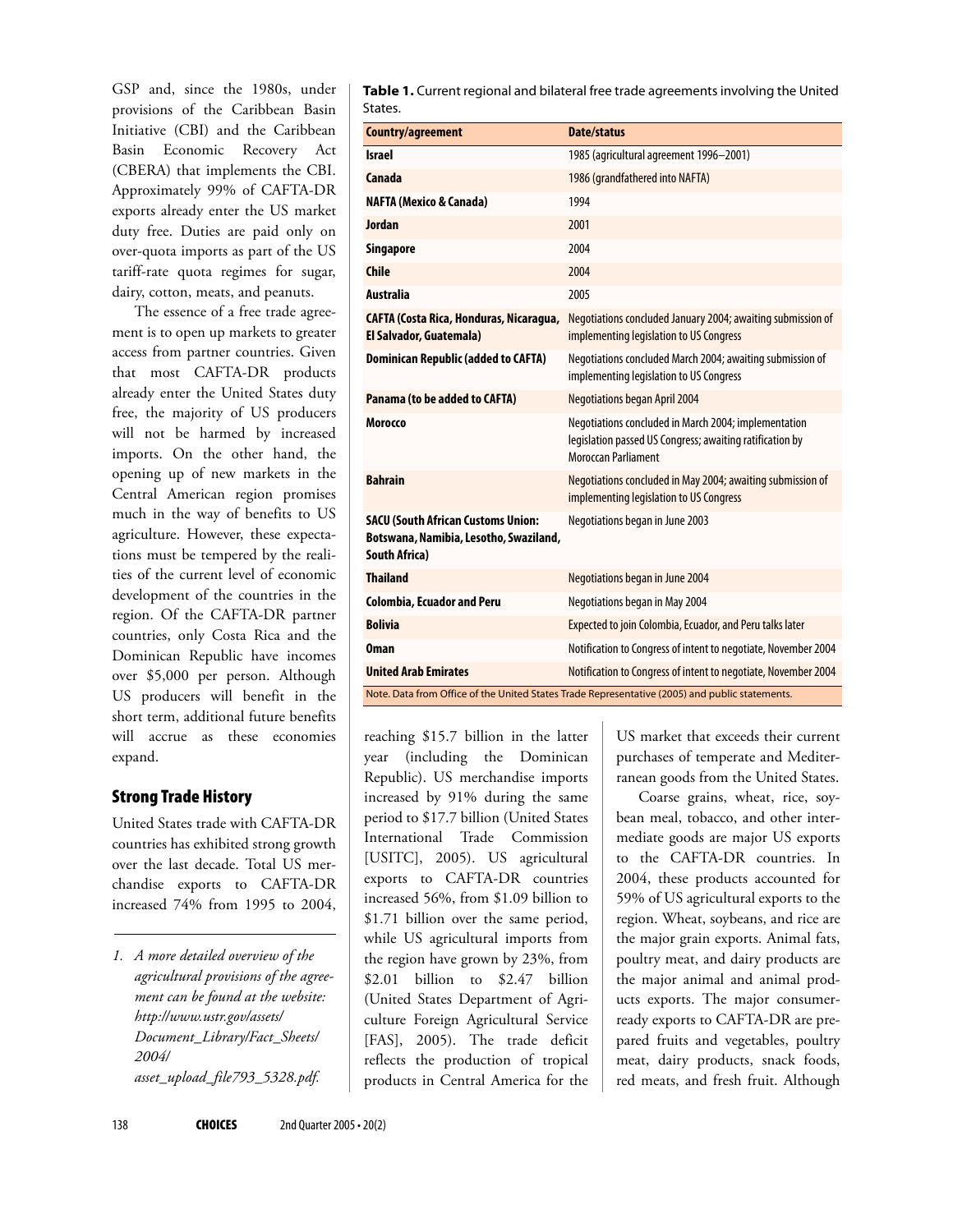bulk commodities account for the largest share of US exports, intermediate and consumer-ready products are becoming more prominent in CAFTA-DR countries (FAS, 2005).

Bananas and other fresh fruit, coffee, sugar, processed vegetables and fruit, and seafood are the major US imports from CAFTA-DR, accounting for 85% of US agricultural imports from the region in 2004. Bananas and plantains, avocadoes, pineapples, melons, fresh citrus, berries, okra, squash, tomatoes, fresh or frozen carrots, and various types of peas are among the most important fruit and vegetable imports from the Central American region (USDA/FAS). Given the trading history of the Dominican Republic and Central America with the United States, solidifying and increasing market access through CAFTA-DR will serve to strengthen trade relations and improve the economic welfare of each signator.

#### The Impacts of CAFTA-DR

The key provisions in CAFTA-DR, as with most other trade agreements, are those that increase market access. US producers will be better able to sell into markets that reduce tariff barriers and others will have greater access to the US market. Along with tariff cuts come other aspects of market access: relaxation or reassignment of tariff-rate quotas (or their introduction when negotiated as a part of the agreement); trade remedies such as safeguards that limit market access in times of import surges; and other conditions that affect the cost of selling into a foreign market or that influence the costs of others selling into the US market.

CAFTA-DR countries already have preferred access for a wide range of goods under the CBI and also under the GSP. The impact of CAFTA-DR on these countries will be to grant them wider access, at least for sensitive products that have been excluded from the other market access schemes. They will, in effect, catch up with Mexico in term of access into the US market, except in one or two sectors such as sugar.

With respect to market access in the CAFTA-DR countries, US goods gain preference relative to those countries that do not have a free trade arrangement with CAFTA-DR members. This means that competitiveness is affected by the current trade agreements that these countries have with other countries. US suppliers would move (over a transition period) from supplying at mostfavored-nation tariffs to having dutyfree access. The advantage of this depends on which other suppliers already enjoy such privileges.

Consider the case of fresh grapes. Costa Rica imported approximately \$3.9 million of fresh grapes in 2001. Over 70% of Costa Rica's fresh grape imports were supplied by the United States, followed by Chile with 27%. On October 18, 1999, Central America and Chile signed a free trade agreement. Thus, Chile enjoys duty free status for its fresh grape exports to Costa Rica. In this example, CAFTA-DR enhances US competitiveness relative to exporters such as Chile who previously enjoyed dutyfree access. For trade in fruits, vegetables, and nuts, the USITC estimates that US imports will decline by 1.84% and US exports will increase by 14.23% after full implementation of CAFTA-DR.

## The Implications of CAFTA-DR for the US Sugar Industry

Implementation of the CAFTA-DR would allow an immediate expansion of the sugar and sugar-containing product imports into the United States from CAFTA-DR partners. This increase is in addition to their current access to the US sugar market. The duty-free tariff rate quota would initially increase by 109 thousand metric tons (tmt), increasing to 153.14 tmt over a 15-year phase-in with an increase of 2,000 metric tons each year thereafter. The additional market access is limited to either the specified amount or the net trade surplus for each country, whichever is smaller (USITC, 2004).

In addition to this agreement on market access for sugar, several related provisions were included in the agreement. The United States may provide compensation to its CAFTA-DR partners in place of the additional duty-free tariff-rate quota (TRQ) access. At the same time, although the United States is able to use certain price-based safeguard measures against sugar and sugarcontaining product imports from other suppliers, the CAFTA-DR agreement does not allow the United States to use these measures against its CAFTA-DR partner countries (USITC, 2004).

The impact of additional US sugar imports on domestic raw sugar prices was estimated by Kennedy and Roule (2004) as a decrease from a base price of 20.66 cents per pound. As expected, the expansion of the US TRQ import levels resulted in a modest rise in world sugar prices. As shown in Table 2, the estimated impact of an additional 100 tmt alone—approximately the amount of additional imports allowed in the first year of the proposed CAFTA-DR agreement—would result in a reduction in US raw sugar prices of 0.63 cents per pound. In this scenario, domestic consumption, referred to in its raw sugar equivalent,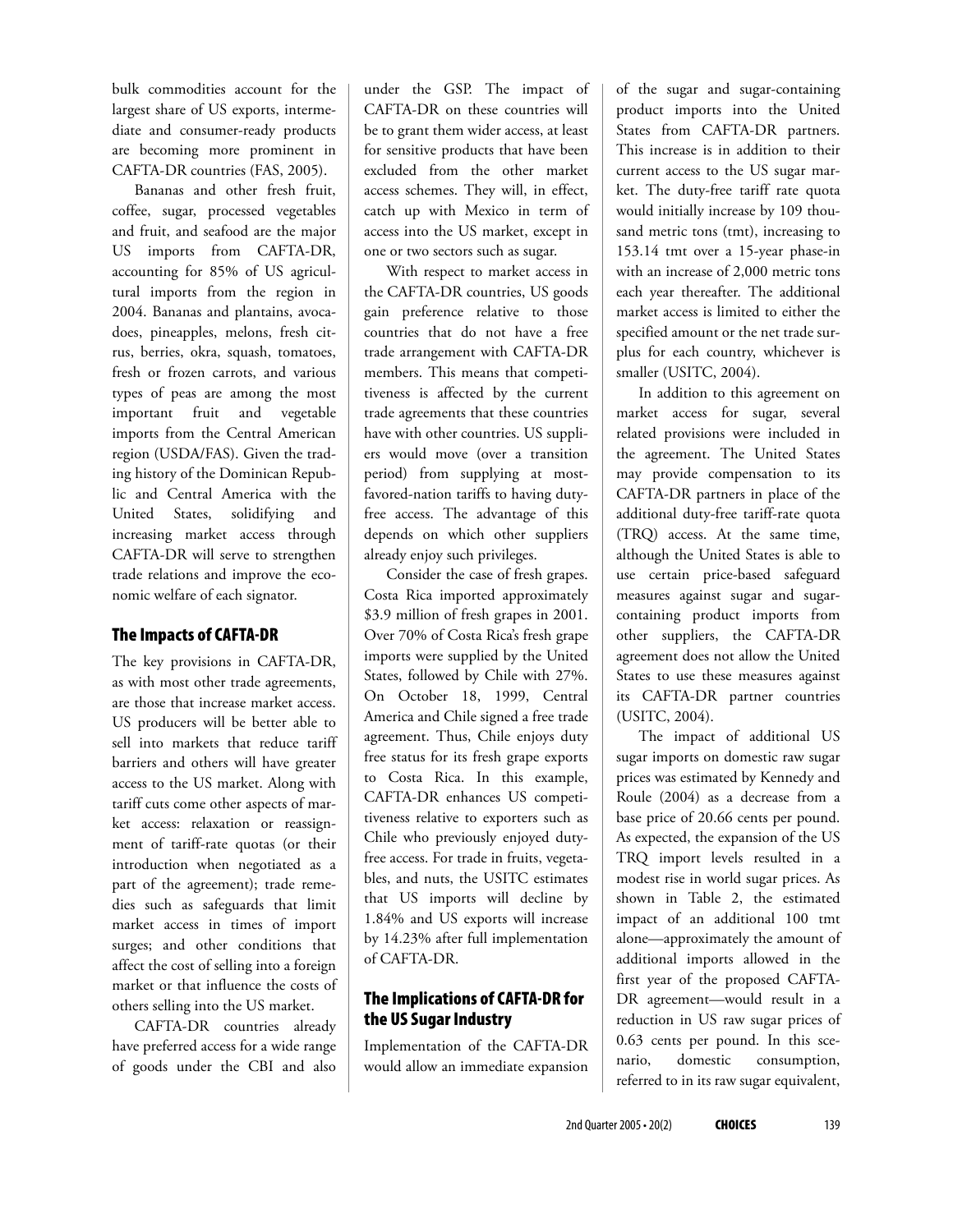**Table 2.** Changes in prices and quantities resulting from alternative US market access scenarios.

| <b>Additional imports</b><br>from 2003/04 base<br>(tmt) | <b>Domestic</b><br>price<br>$(\zeta/\mathbf{b})$ | <b>World price</b><br>( | <b>Beet</b><br>production<br>(tmt) | Cane<br>production<br>(tmt) | <b>US</b><br>consumption<br>(tmt) |
|---------------------------------------------------------|--------------------------------------------------|-------------------------|------------------------------------|-----------------------------|-----------------------------------|
| <b>Base</b>                                             | 20.66                                            | 7.43                    | 4,416                              | 3,716                       | 8.946                             |
| 100                                                     | 20.03                                            | 7.44                    | 4,370                              | 3,700                       | 8.984                             |
| 150                                                     | 19.73                                            | 7.44                    | 4,347                              | 3,693                       | 9,003                             |
| 500                                                     | 17.71                                            | 7.46                    | 4,190                              | 3,637                       | 9.141                             |
| 1,000                                                   | 15.13                                            | 7.49                    | 3.972                              | 3,558                       | 9.344                             |
| 2,000                                                   | 10.96                                            | 7.56                    | 3,560                              | 3,401                       | 9.775                             |
| 3,089                                                   | 7.63                                             | 7.63                    | 3,148                              | 3,233                       | 10,284                            |

would increase by approximately 38 tmt, while beet and cane production would decrease by approximately 62 tmt.

In addition to the welfare impacts associated with changes in production and consumption, there will also be both job creation and reduction. The US sweetener industry has stated that it would stand to lose jobs as a result of increased imports. At the same time, sweetener-using industries have stated that they would likely increase their employment (USITC, 2004).

The combined impact of additional free trade agreements, such as the North American Free Trade Agreement, allowing for further increases in sugar importation into the United States, was estimated to be much greater. With a 500 tmt increase in US sugar imports, estimated world raw sugar prices increase slightly to 7.46 cents per pound, a less than 1% change from the base price. With a 3,000 tmt increase in US sugar imports, estimated world raw sugar prices increase to 7.62 cents per pound, an approximate 2.59% increase from the base price. However, these additional sugar imports resulted in a substantial decline in the US raw sugar price. A 500 tmt increase in US sugar imports was estimated to cause

the US raw sugar price to drop below the loan rate to 17.71 cents per pound. A 3,000 tmt increase in sugar imports was estimated to cause the US raw sugar price to drop to world price levels of 7.86 cents per pound.

The tendency is that increased sugar imports will cause downward pressure on domestic prices in the absence of government intervention. When the government does intervene, as it currently does through the use of a nonrecourse loan, increased imports will increase the cost of maintaining the sugar program. As the US sugar industry faces increased pressure from the world market, the government faces the dilemma of how it can continue to support the sugar industry in light of the increased expense.

### Additional Implications

CAFTA-DR is a reflection of current trade policy of the United States, emphasizing the negotiation of bilateral trade agreements leading to freer trade with regional partners as well as keeping up the traditional support for further liberalization of the multilateral trade regime. The goal of the bilateral agreements with countries in the hemisphere is an eventual Free Trade Area of the Americas (FTAA).

The predominant feature of the CAFTA-DR itself is that most of the adjustment will fall on the Central American countries and the Dominican Republic; the United States has granted liberal access for exports from these countries for many years, whereas the United States has not had free access onto their markets. Tariffs on agricultural goods into these markets are still high, even though generally well below the rates bound in the WTO. The United States has insisted that reductions towards free access start from these applied rather than the higher bound rates. However, this does not mean that US exporters of farm products will be immediate gainers from the CAFTA-DR. The Central American markets are too small to be a lucrative prize for US business and agriculture. Moreover, access will only come over time. For some sensitive commodities, including agricultural goods, long transition periods of up to twenty years have been negotiated.

Adjustment costs in the United States are likely to be minimal. As a result, trade remedies are less central to the FTAA from the viewpoint of the United States. Surges of imports from the Central American region are unlikely, and any market growth will be a result of the increasing sophistication of exporting firms in the region rather than the changes in trade barriers. Accordingly, trade remedy arrangements are unlikely to be used, in contrast to the situation with Mexico a decade ago, when imports under NAFTA of some products increased rapidly. However, import surges are of concern to the countries of Central America and the Dominican Republic. The trade remedies specified in the CAFTA-DR complement the long transition period and the gradual expansion of tariff-rate quotas.